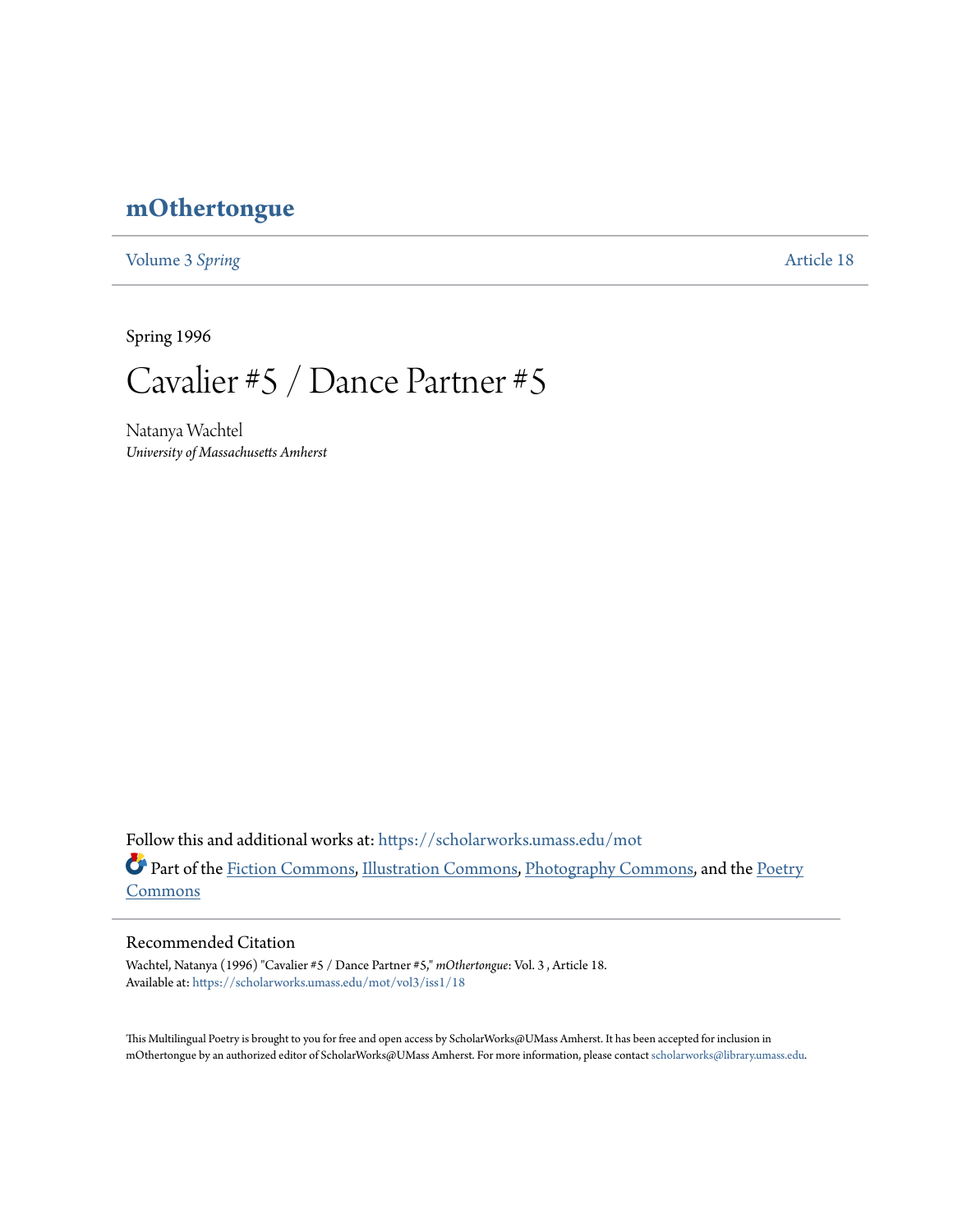## Dance Partner #5

We throw our inhibitions Into our beer cans To dance closer Your hands travel Over my thighs Hips-waist-breasts-<sup>I</sup> lean in to suck On your sweet skin For a moment We are alone In the crowded space Raw lust You whisper <sup>I</sup> squeeze your ass You close your eyes "I've never met A woman like you." <sup>I</sup> smile and want To taste more of you And <sup>I</sup> say "And you never will again."